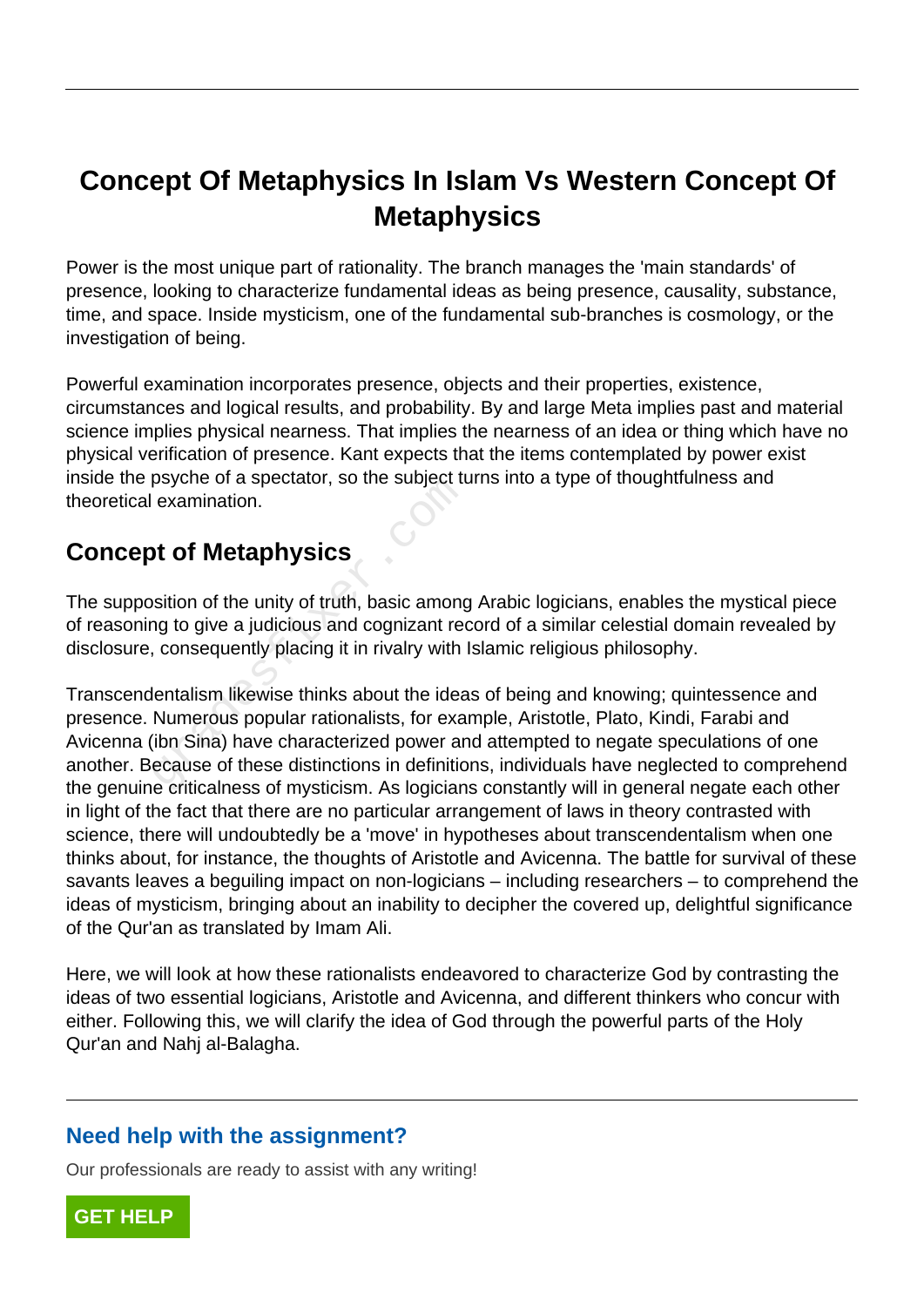As indicated by Aristotle, God must be the main source or the primary standard of the considerable number of substances. Aristotle concurs that religious philosophy is a necessary piece of power since God is the rule of being. In his epistle, On the Aims of Aristotle's Metaphysics, Farabi clarifies mysticism as an all inclusive science involving general ideas as being, solidarity, species, mishaps and so forth. In any case, Avicenna can't help contradicting Aristotle's thoughts and clarifies that the topic of power can't be constrained to one classification. Further, he says that the verification of God can be found by methods of presence and through the contention that unexpected presence requires a presence which is vital. Avicenna's hypothesis of causality suggests bringing into reality. Additionally, Avicenna escapes from the interminable stepping stool of the guideline of standards by demanding that the entire of being has no rule, and the rule is the rule of the caused being as it were. Increasingly huge contentions on transcendentalism of Avicenna against Aristotle can be found in the useful articles.Before getting to be overpowered with the substantial theories of these incredible rationalists, let us not lose center and now look at how articulately Imam Ali approaches the idea of God in his popular book through mysticism.

# **Difference between Epistemology and axiology**

Transcendentalism is the part of logic that thinks about the physical universe and the idea of extreme reality. It poses inquiries like, What is genuine? What is the birthplace of the world? What is past the stars? Your thought of reality as an outer creation or an interior develop can impact your magical convictions and viewpoints and your instructing. Notwithstanding your meaning of the real world, the investigation and order of the physical universe structure the establishment of a few school subjects. **nce between Epistemology**<br>
lentalism is the part of logic that thinks<br>
sality. It poses inquiries like, What is ge<br>
st the stars? Your thought of reality as<br>
ur magical convictions and viewpoints as<br>
of the real world, th

### **Epistemology**

Epistemology is the part of reasoning that thinks about how individuals come to realize what they know. Gotten from the Greek word episteme, which means learning or comprehension, epistemology alludes to the nature and starting point of information and truth. Epistemology recommends that there are four principle bases of learning: divine disclosure, experience, rationale and reason, and intuition.When edges scrutinized the predominance of Adam, it was information which influenced the points to concede the reality and bow down to him as normal by Allah. 'He conferred information to man which he didn't provide for points'. As indicated by the Quran, the primary instructing class for Adam began not long after his creation and Adam was shown every one of the names. ALLAH made man and gave him the devices for gaining learning, to be specific hearing, sight and shrewdness.

### **Axiology**

### **Need help with the assignment?**

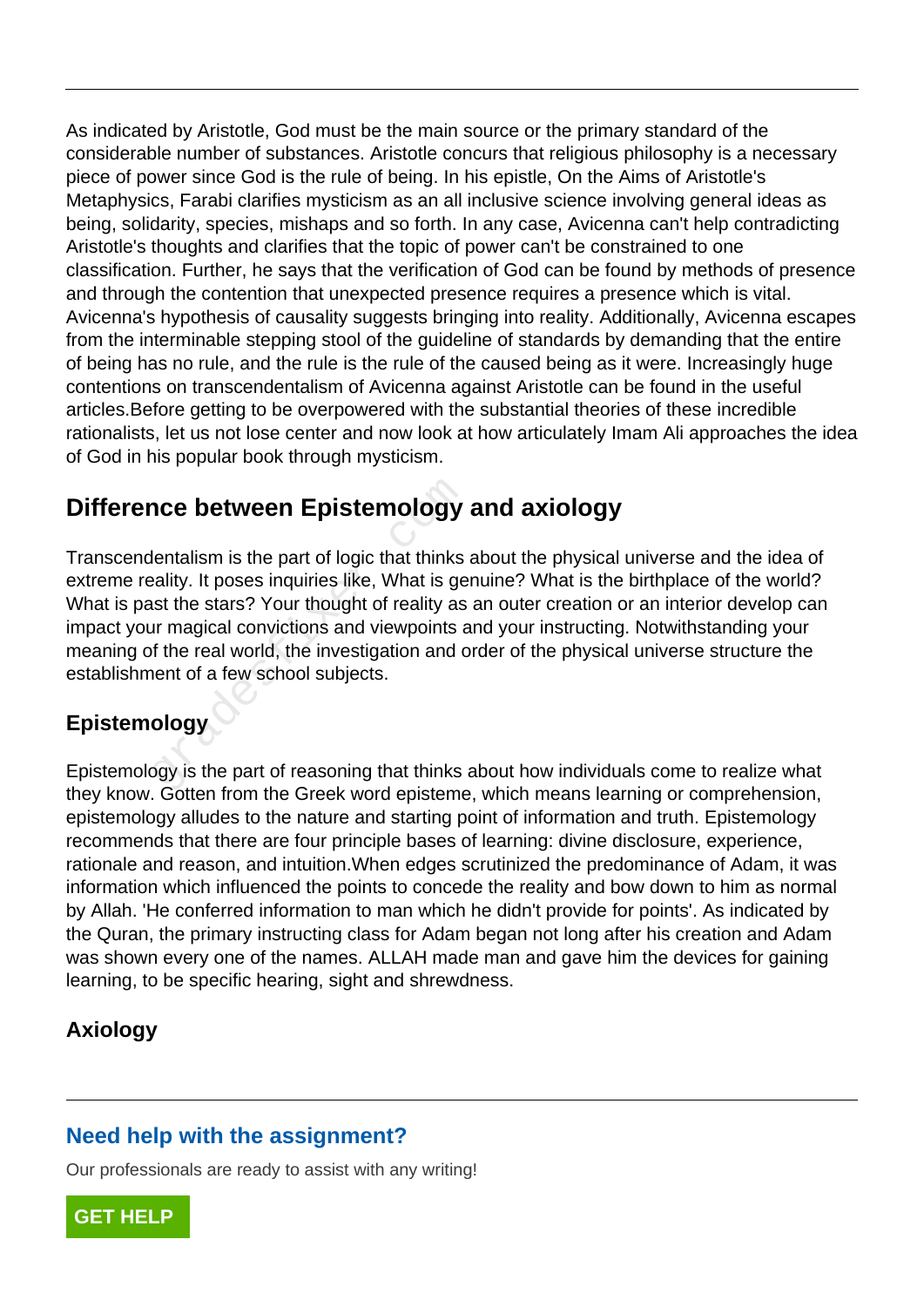Axiology is the part of rationality that thinks about the investigation of standards and qualities. These qualities are partitioned into two fundamental sorts: morals and feel. Morals is the scrutinizing of ethics and individual qualities. Style is the examination of what is excellent, pleasant, or classy. In axiology training is something other than about information yet additionally personal satisfaction.. There are two wellsprings of qualities Qur'an and Sun'nah of Holy Prophet Muhammad (SWAW) which can be taken as reference for the idea of qualities. Whichever is out of its references can never be embraced as qualities. Qualities can be characterized as 'those things that are essential to or esteemed by somebody. They are more that words they are the ethical, moral, and expert traits of character. There are some essential qualities in Islam. Individual and states are encouraged to secure or possibly to regard these essential qualities. Creation the idea of Muslim Ummah and advance the Islamic qualities and Islamic culture on the grounds that Islamic qualities and Islamic culture is far prevalent then the others societies.

# **Islamic concept of human nature vs western concept of human nature**

The principle distinction between the perspectives on the Western and the Islamic is the wellspring of learning. The Western view depends on their idea and research on the topic while the Islamic point of view put together its examination with respect to the Divine Revelation specifically the Quran and the Sunnah.

### **Islamic concept of Human Nature**

Man has a double nature that is body and soul. Man is a being made out of mud, which has a place with the universe of creation and subject to movement, change and modification, bound by existence. Which has a place with the universe of direction, is free and not restricted by these two restricting variables. Man is made out of body and soul. Soul is Tran's substance and is the focal point of man's being. The spirit is appended to the body in its down ward inclination and to the soul in its upward or otherworldly propensity. The Self or qalb as al-Ghazzali calls it, is the embodiment of man. It is the otherworldly substance which dwells in his physical body and controls his natural and psychical capacities. It is associated with the physical heart, in this way it is called qalb (heart) despite the fact that the association is just supernatural. At the end of the day, the physical heart is the structure while the otherworldly heart is the substance. As indicated by al-Ghazzali, the idea of the Self is communicated in Arabic by four terms, to be specific qalb (heart) ruh (soul), nafs (want nature) and aql (brains or reason).The idea of fitrah is related with Islam. For Muslims, this idea is additionally seen as far as the shahada. As expressed in the Quran Set you face to the Deen in earnestness which is Allah's fitrah whereupon He made humankind. There is no changing the formation of Allah. That is the ble distinction between the perspective<br>of learning. The Western view depend<br>c point of view put together its examina<br>the Quran and the Sunnah.<br>**concept of Human Nature**<br>double nature that is body and soul. N<br>the universe

#### **Need help with the assignment?**

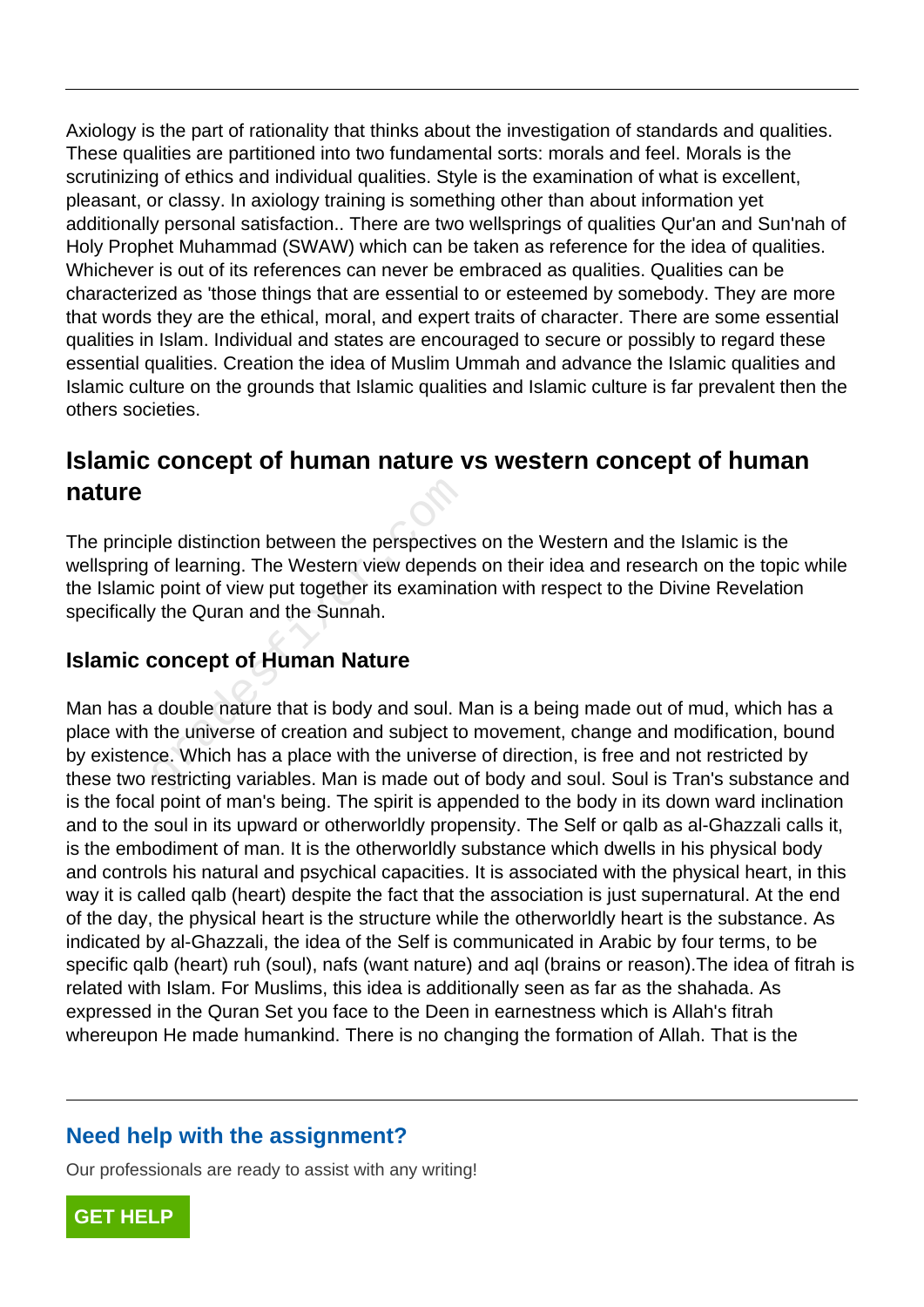privilege Deen however a great many people know not. Imam al-Nawawi characterized fitrah as the oblivious state which exists until the individual deliberately recognizes his conviction. Subsequently, if a kid were to kick the bucket before he achieves caution he would be one of the tenants of heaven. This applies to offspring of polytheistic guardians. These are all piece of the Divine Scheme of Creation; their capacities are significant and conclusive for man. Allah Syed Muhammad Naquib Al-Attas, The Nature of Man and the Psychology of the Human Soul: A Brief Outline and a Framework for an Islamic Psychology and Epistemology.

#### **Western concept of Human Nature**

The West methodologies the study of human instinct without a lot of assumption and pride. The comprehension of human instinct is a gigantic issue, whose arrangement has been the objective of the human culture where its appropriate target must be the comprehension of human instinct by each individual. The Western view guarantees that few of us think a lot about human instinct inferable from the disconnected lives that we live. Thus, we approach each other as outsiders, in the public eye everywhere as well as inside the tight hover of the family. Most guardians grumble at some time that they can't comprehend their youngsters while most kids guarantee that their folks misjudge them. Since people groups entire frame of mind towards someone else is affected by their comprehension of that person, where this comprehension is basic to any social relationship, people would get along more agreeably in the event that they had a superior learning of human instinct. In this article, we will examine intently the perspectives on human instinct as per a few Western schools of contemplations. Behaviorism is the school of mental believed that rejects the investigation of the substance of cognizance and spotlights rather on depicting and estimating what is detectable, either legitimately or through appraisal instruments. The originator of behaviorism was John B. Watson (1878-1958). Watson saw fought that conduct, not the private substance of the brain, is the best possible topic of psychology. rs, in the public eye everywhere as well grumble at some time that they can't c<br>that their folks misjudge them. Since p<br>else is affected by their comprehension<br>ny social relationship, people would get<br>erior learning of hum

### **Islamic concept of the nature of society vs western concept of the nature of society**

Westerners will in general consider Islamic social orders as in reverse looking, abused by religion, and heartlessly represented, contrasting them with their own edified, common majority rule governments. Be that as it may, estimation of the social separation between the West and Islam is an unpredictable endeavor, and that remove is smaller than they accept. Islam isn't only a religion, and surely not only a fundamentalist political development. It is a progress, and a lifestyle that differs starting with one Muslim nation then onto the next yet is enlivened by a typical soul unmistakably more altruistic than most Westerners figure it out. Nor do those in the West dependably perceive how their very own social orders have neglected to satisfy their

#### **Need help with the assignment?**

Our professionals are ready to assist with any writing!

**[GET HELP](https://my.gradesfixer.com/order?utm_campaign=pdf_sample)**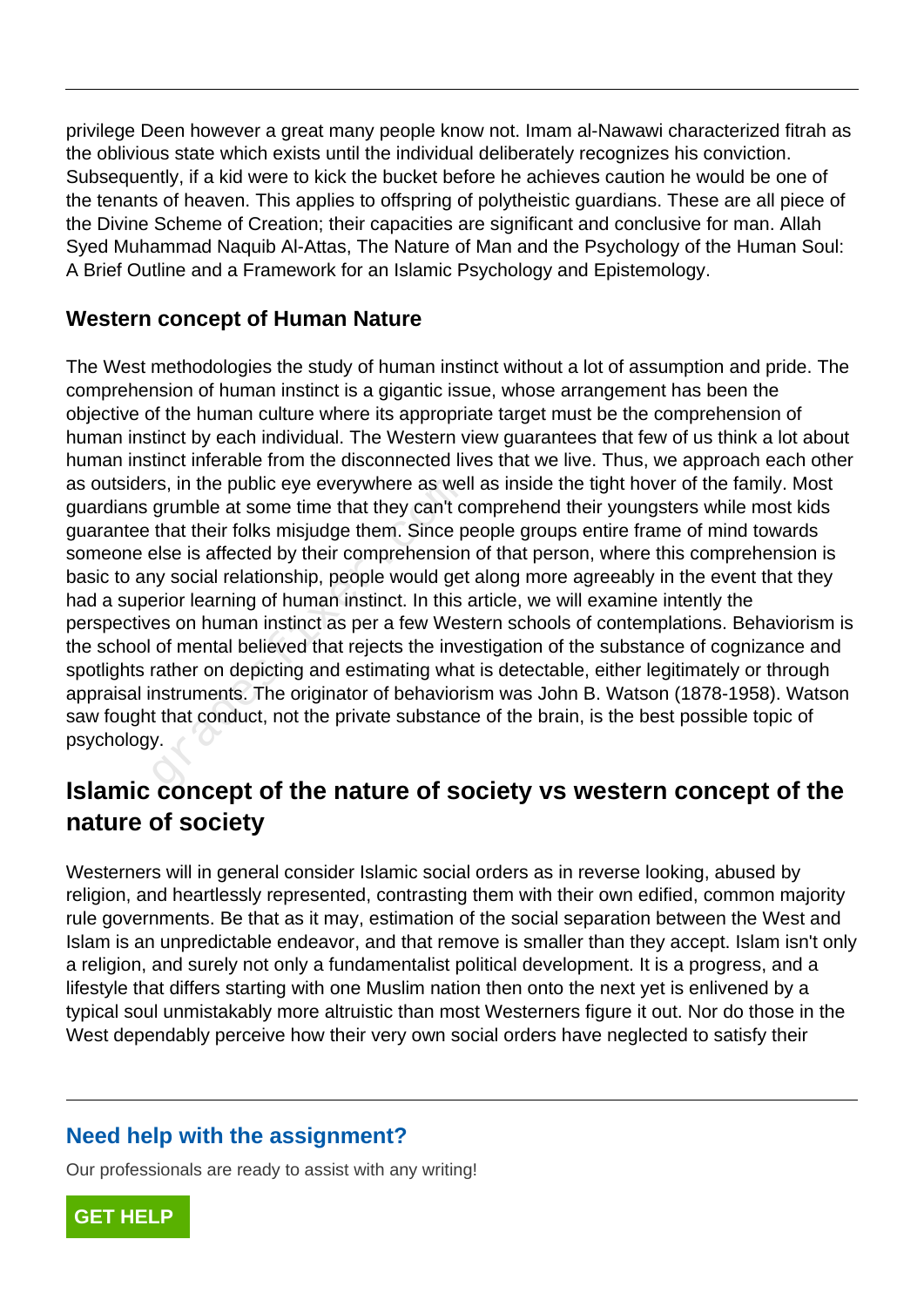liberal folklore. In addition, parts of Islamic culture that Westerners see as medieval may have won in their very own way of life until decently as of late; by and large, Islamic social orders might be just a couple of decades behind socially and innovatively propelled Western ones. At last, the inquiry is the thing that way prompts the most noteworthy personal satisfaction for the normal resident, while staying away from the most exceedingly terrible maltreatment. The way of the West does not give every one of the appropriate responses; Islamic qualities merit genuine thought. There are primarily two speculations of the relationship of man and society which have been proposed by a few essayists. One of them is the Social Contract Theory and the other is the Organic Theory. The implicit understanding hypothesis implies that man in the condition of nature was living in the public arena, outside of which he couldn't have obtained those thoughts and emotions which drove him to go into the implicit agreement.

The Organic Theory of Society: This hypothesis is as old as Plato and Aristotle. Plato contrasted society or state with an amplified person. He isolated society into three classes: the rulers, the warriors and the crafts man's dependent on the three resources of the human spirit, for example intelligence, boldness and want. Aristotle drew a correlation between the symmetry of the state and symmetry of the body and solidly held that the individual is a characteristic piece of society.

# **Islamic concept of relationship between individual and society vs western concept of relationship between individual and society:**

#### **Relationship between individual and society in Islamic concept**

A significant Hadith (saying) of the Prophet is that religion isn't what one formally or ceremonially rehearses however how one arrangements with others. It is along these lines not adequate to be devout without performing deeds which show one's convictions. It is accounted for that the Prophet once entered a mosque and saw at supplication a revered elderly person with a long white whiskers. He was informed that the man was in the mosque throughout the day, venerating and apportioning the expressions of Allah to other people. The Prophet at that point asked how he earned his living and was informed that a dealer, not known for his devotion, upheld him. The Prophet commented that of the two, the dealer was for sure the more commendable. Intelligence, boldness and want. Aristotical<br>Ind symmetry of the body and solidly he<br> **Concept of relationship be**<br> **Ship between individual and sconting the Ship between individual and sconting the Ship between individual** 

Each Muslim is the beneficiary, gatekeeper, and agent of God's will on earth; his duties are sweeping. A Muslim's obligation to act with regards to what is correct is as much piece of his confidence similar to his obligation to restrict off-base. The Prophet once stated, 'In the event that somebody among you sees wrong he should right it by his hand in the event that he can (deed, lead, activity). In the event that he can't, at that point by his tongue (talk up, verbally

### **Need help with the assignment?**

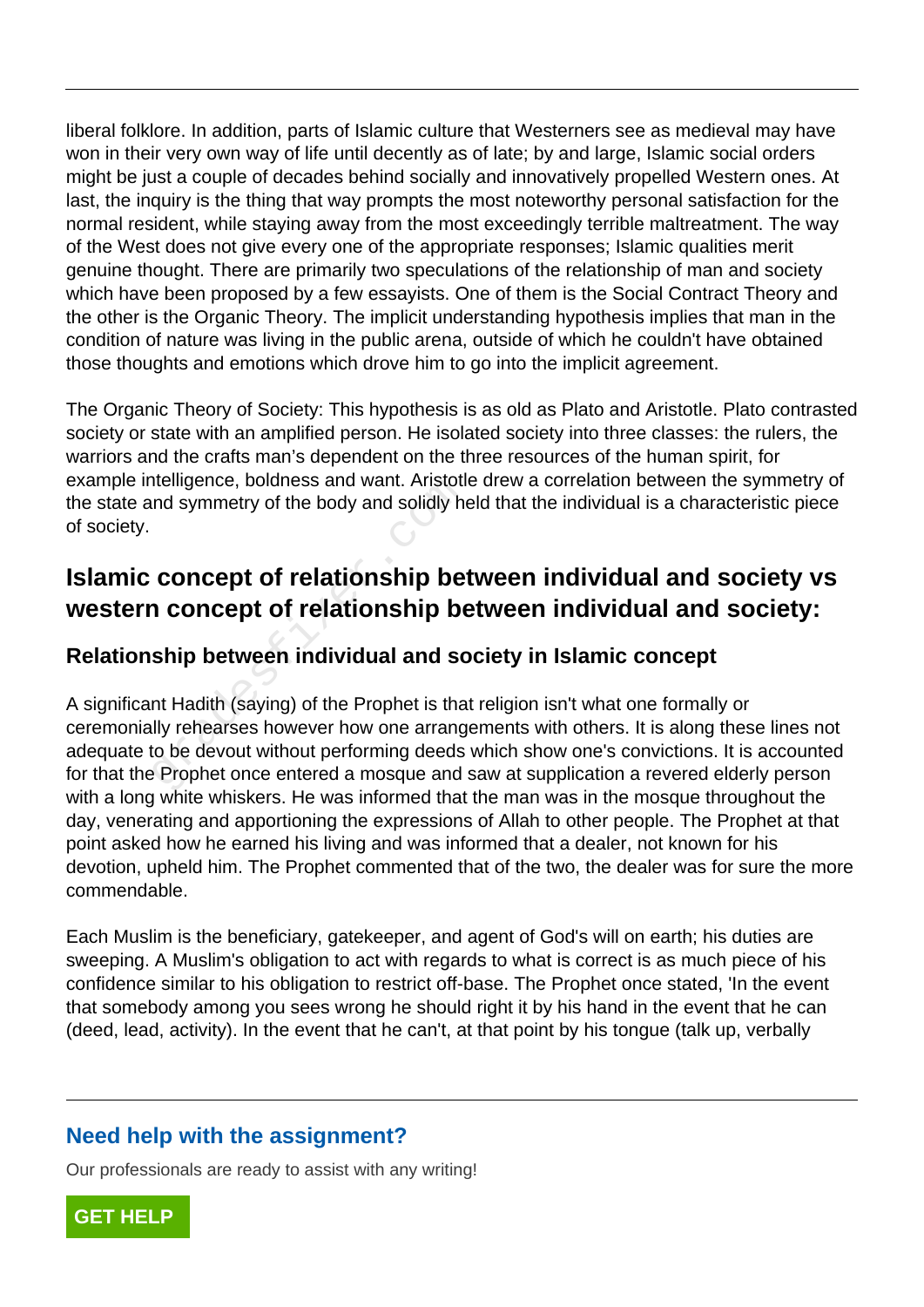contradict); on the off chance that he can't, at that point by his look (quiet articulation of objection); and in the event that he can't, at that point in his heart. The latter is the base articulation of his conviction (confidence, courage).'Living the confidence is ibada, administration to God through administration to mankind. In no way, shape or form will ye accomplish exemplary nature except if ye give (unreservedly) of that which ye love; and whatever ye give, of a reality God knoweth it well. The conservation of a social request relies upon every single individual from that society unreservedly sticking to a similar good standards and practices. Islam, established on individual and aggregate profound quality and duty, presented a social insurgency in the setting wherein it was first uncovered. Aggregate ethical quality is communicated in the Qur'an in such terms as balance, equity, decency, fellowship, leniency, empathy, solidarity, and opportunity of decision. Pioneers are in charge of the use of these standards and are responsible to God and man for their organization. It is accounted for that a man went to Umar, the second khalifa, to converse with him. It was evening, and a light consumed around Umar's work area. Umar inquired as to whether what he needed to examine was close to home. The man said that it was, and Umar smothered the flame so as not consume open assets for a private reason. Pioneers in Islam, regardless of whether heads of state or heads of family or private endeavor, have a higher weight or obligation than others.There is a connection in Islam between individual duty and the rights and benefits got from enrollment in the network. Society does not exist autonomously without person.

#### **Relationship between individual and society in western concept**

The Western idea of independence as a social philosophical suspected framework has and keeps on affecting the person in the Ghanaian culture today. The work focuses on the effect of this idea of the person in his general public to the extent that social, political, monetary, religious life are concerned. The 'person,' as it is imagined here, is characterized by the meaning of the new Oxford lexicon, alluding to 'the single individual unmistakable from a gathering, a class, or a family.' This work brings into thought the welfare of the person, which is being ignored in Ghana today. The work begins with a rationalistic improvement of the idea of the person from late relic through to the period after the Enlightenment. The motivation behind this part is to see the logic behind the person as the most significant object of nature. It proceeds with independence as a philosophical idea and how the person's social, political, monetary, religious life are influenced. Consideration is likewise given to Ghana to see the idea of the individual and its relationship to family life, society, financial flourishing, the supernatural, ethical quality, and post-existence. Ghana's experience with the West and the effect of this experience on the individual and his general public are likewise talked about. At last, there is a gander at the circumstance as it is today and what schools of thought or camps exist and the thoughts that are being proposed to offer an incentive to the person as a resident of Ghana. ppen assets for a private reason. Plone<br>ads of family or private endeavor, have<br>there is a connection in Islam between ind<br>lment in the network. Society does not<br>**ship between individual and scomediation**<br>arm idea of indep

The individual lives and acts inside society however society is nothing, notwithstanding the mix

#### **Need help with the assignment?**

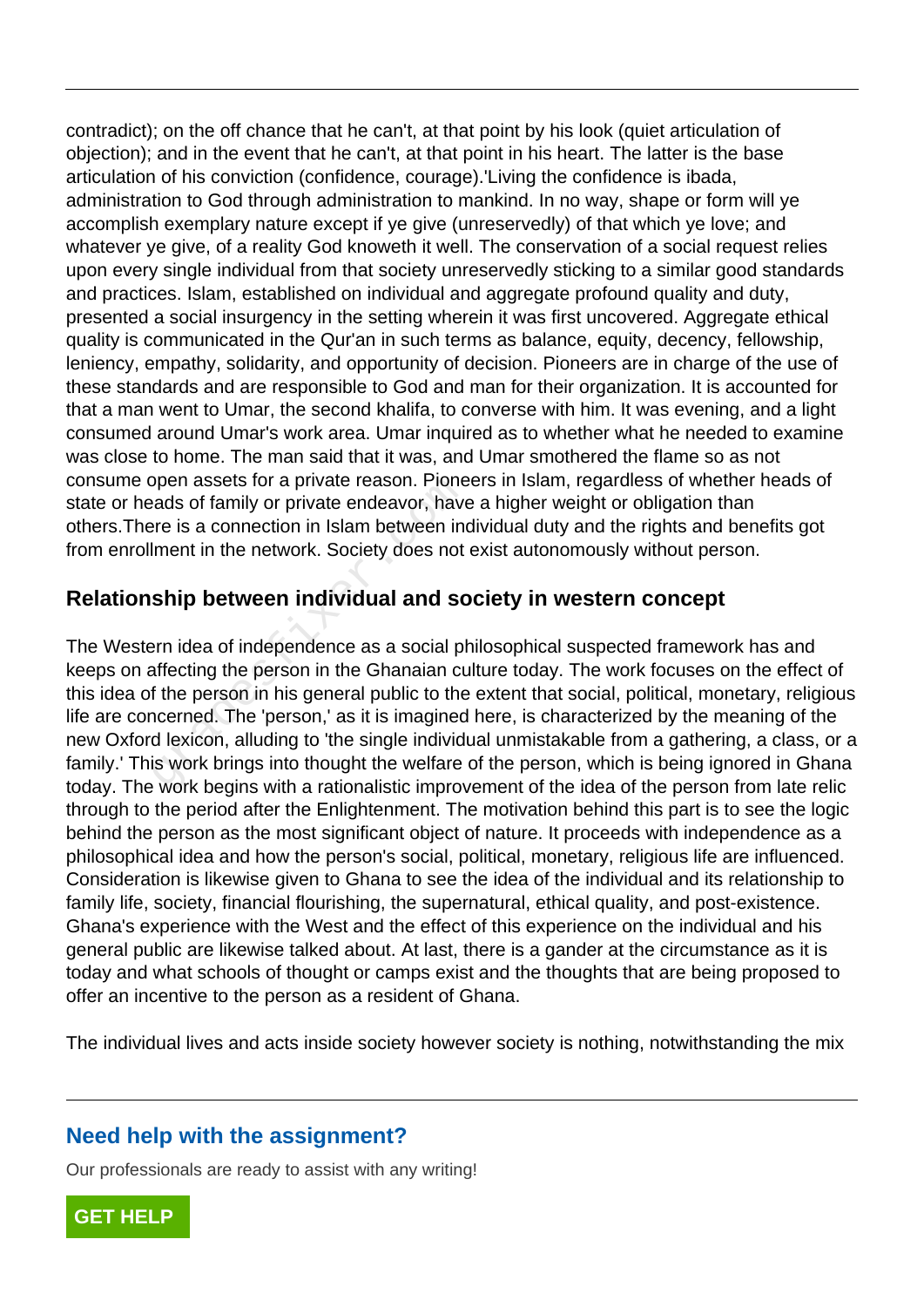of people for helpful exertion. A similar idea as given by Plato and Aristotle.

### **Islamic concepts of universe vs western concept of universe**

Each tenet and each rationality of life is vitally founded on a kind of conviction, an assessment of life and a kind of translation and examination of the world. The perspective of a school in regard of life and the world is viewed as the premise of the whole reasoning of that school. This premise is known as the world origination of that school. All religions, social frameworks, schools of thought and social methods of insight depend on a specific world origination. Every one of the objectives which a school exhibits, the ways and techniques which it brings into reality are the results of the origination of the world that it engages. The thinkers state that there are two sorts of shrewdness: handy and hypothetical. Hypothetical astuteness is to know the current things as they seem to be. Pragmatic shrewdness is to discover how one should lead his life. This 'should' is the intelligent consequence of 'how they are', particularly those 'how they are, with which mystical rationality bargains. In spite of the fact that philosophical origination of the world isn't as definite and explicit as logical origination, it depends on various standards which are plainly obvious and certain by the psyche. These standards continue intelligently and are general and complete. In that capacity they have the benefit of being firm and consistent. Philosophical origination of the world is free from that irregularity and impediments which are found in logical origination. Philosophical origination of the world answers all inquiries on which the belief systems depend. It distinguishes the general shape and highlights of the world.

Both the logical and philosophical originations are a prelude to activity, yet in two unique ways. Logical origination is a prelude to activity since it empowers man to control nature and present changes in it. Man by methods for science can utilize nature furthering his potential benefit as he wishes. Philosophical origination is a prelude to activity as in it decides man's selection of his lifestyle. It influences his response to his experience with the world. It fixes his frame of mind and gives him a specific point of view toward the world and the creation. It either gives a perfect to man or removes a perfect from him. It either offers significance to his life or attracts him to silliness and nothingness. That is the reason we state that science can't give man a world origination that may turn into the premise of a belief system, yet logic. In the event that we respect each outflow of a general perspective on the world and the creation as a philosophical origination, not thinking about whether the wellspring of this origination is a supposition or thinking or a disclosure from the obscure world, religious and philosophical originations have a place with a similar area. However, in the event that we consider their source, philosophical and religious originations of the world are without a doubt two unique things. sn't as definite and explicit as logical or<br>plainly obvious and certain by the psyc<br>al and complete. In that capacity they h<br>cal origination of the world is free from<br>gical origination. Philosophical originat<br>systems depen

In specific religions like Islam, religious origination of the world, has taken a philosophical or pugnacious shading and is a fundamental piece of the religion itself. The inquiries raised by religion depend on thinking and confirmation. Therefore Islamic origination of the world is

#### **Need help with the assignment?**